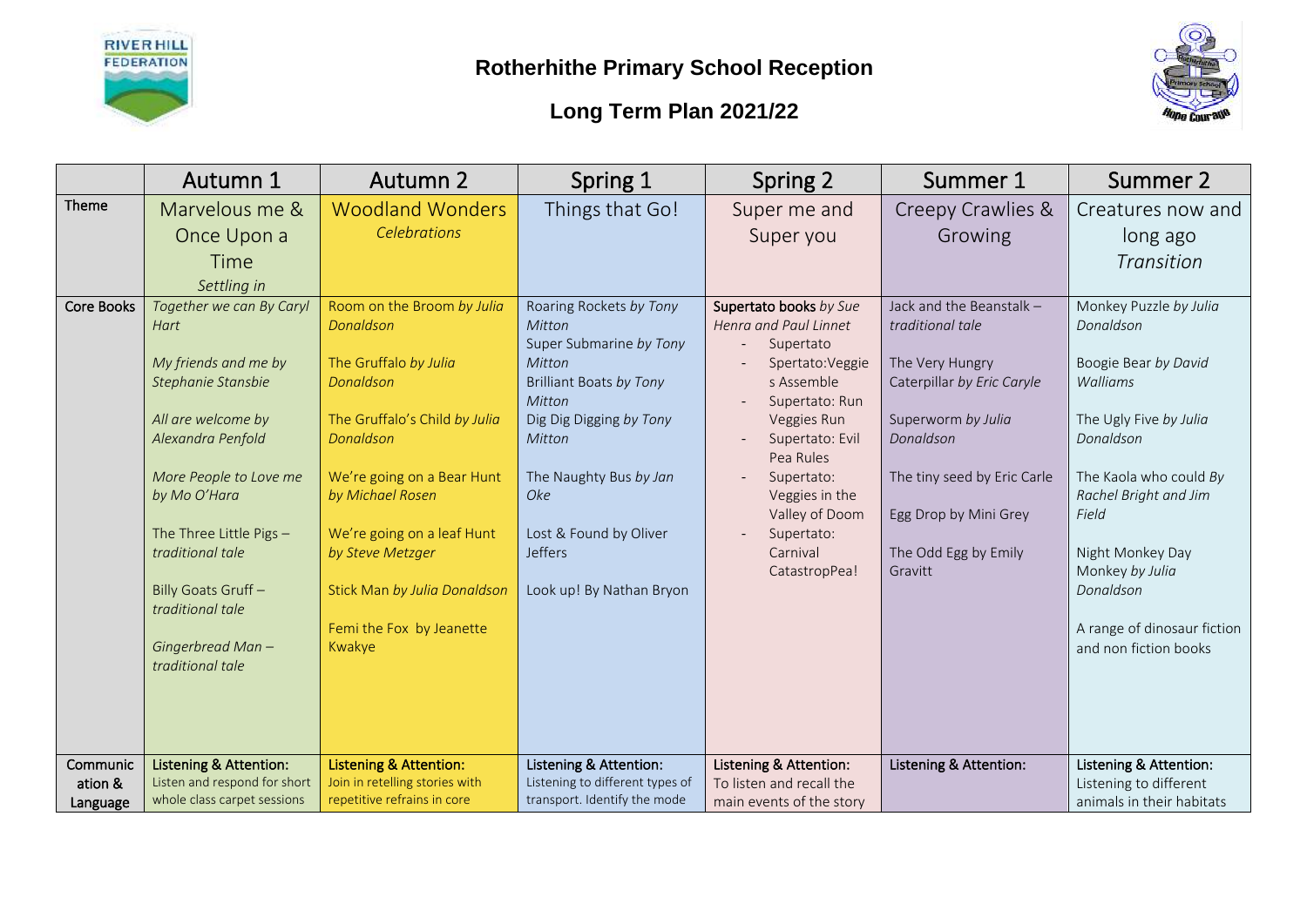

Speaking:

parents.

timetable

### **Rotherhithe Primary School Reception**

### **Long Term Plan 2021/22**



Listen and participate in small group sessions Introduce circle time object for children to pass around and take turns talking within a larger group Practice requests necessary for school eg "Can I have a turn?" "I need the toilet" Create a home language display in collaboration with Play with sounds in words through phase one phonics songs and activities Children retell and act out familiar traditional tales Understanding: Play games and songs with instructions eg. Simon says Practice transitions with key instructions eg. Now it's time for fruit Sequence the order of the day with the visual Rhyme Time: *Create a bank of children's*  stories eg. Bear Hunt and Leaf Hunt Speaking: Act out and retell the story "room on the broom" and the "Gruffalo" using props and a story sack Play with words and sounds when making potions in the witch's cottage eg. Abracadabra Understanding: Develop understanding of prepositional words such as eg. over, under, through with the core story "Bear Hunt" extend with other words and play games for children to use and respond to instructions with these words Answer who, what, where questions about the core texts. Rhyme Time: I see the wind I hear thunder What's the weather? *Christmas performance* Language for Thinking Blanks Levels of Language questioning for the Birthday Party Scene of transport. Go on listening walks. Speaking: Children to present, explain and talk about their transport models. Talk about the shared experience (local trip) Understanding: Explain how things work and what things are for linked to transport. Eg. The motor makes the boat move. Work on concepts such as fast/slow, tall/short, loud/quiet Generate questions for special visitor (sailor/train driver) Rhyme Time: The Wheels on the Bus This is the way we cross the road Row row row your boat The big ship Story Telling: Act out the story "The Naughty Bus" with small world props. Change parts of the story. P4C questions Language for Thinking Blanks Levels of Language questioning for the In Space and retell the core stories. Speaking: To speak about ways to keep healthy and share their personal experiences. To talk about the Science Week experiments and present to others their findings. Understanding: To follow two – three part instructions when following their treasure maps. Rhyme Time: This is the way One potatoe two potato.. Peace Pudding Hot Chick Chick chicken Humpty Dumpty Story Telling: Create stories about superheroes on story maker P4C questions Language for Thinking Blanks Levels of Language questioning for the Supermarket scene

To learn dances with instructional actions (Carnival) performance Speaking: Tapestry Understanding: Rhyme Time: Baby Bumblebee Worm at the bottom of my garden Story Telling: words

To sustain attention concentration for a

To talk about their holidays and share pictures on

Children to generate questions about the topic – create a class KWL Begin to understand why and how questions Use and apply language related to measure Incey Wincey Spider

Tiny Caterpillar on a Leaf

Create stories about minibeasts on story maker and retell using story

Language for Thinking

Speaking:

Present and explain their chosen habitat. Asking and answering questions with their peers about their work. To use the words 'because' accurately Understanding: Children generate questions about the topic – create a class KWL chart Rhyme Time: Walking in the jungle

Down in the jungle Miss Polly had a dolly Story Telling:

Create stories about animals and use story words and extend with adjectives

P4C questions

### Language for Thinking

Blanks Levels of Language questioning for the rainforest scene

*favourite and familiar rhymes* Teddy Bear Teddy Bear Hello & Good bye song Please & Thank you Boom Chicka Boom Time to Talk:

Explore the story "Would you Rather" and "You Choose"

Scene

### P4C questions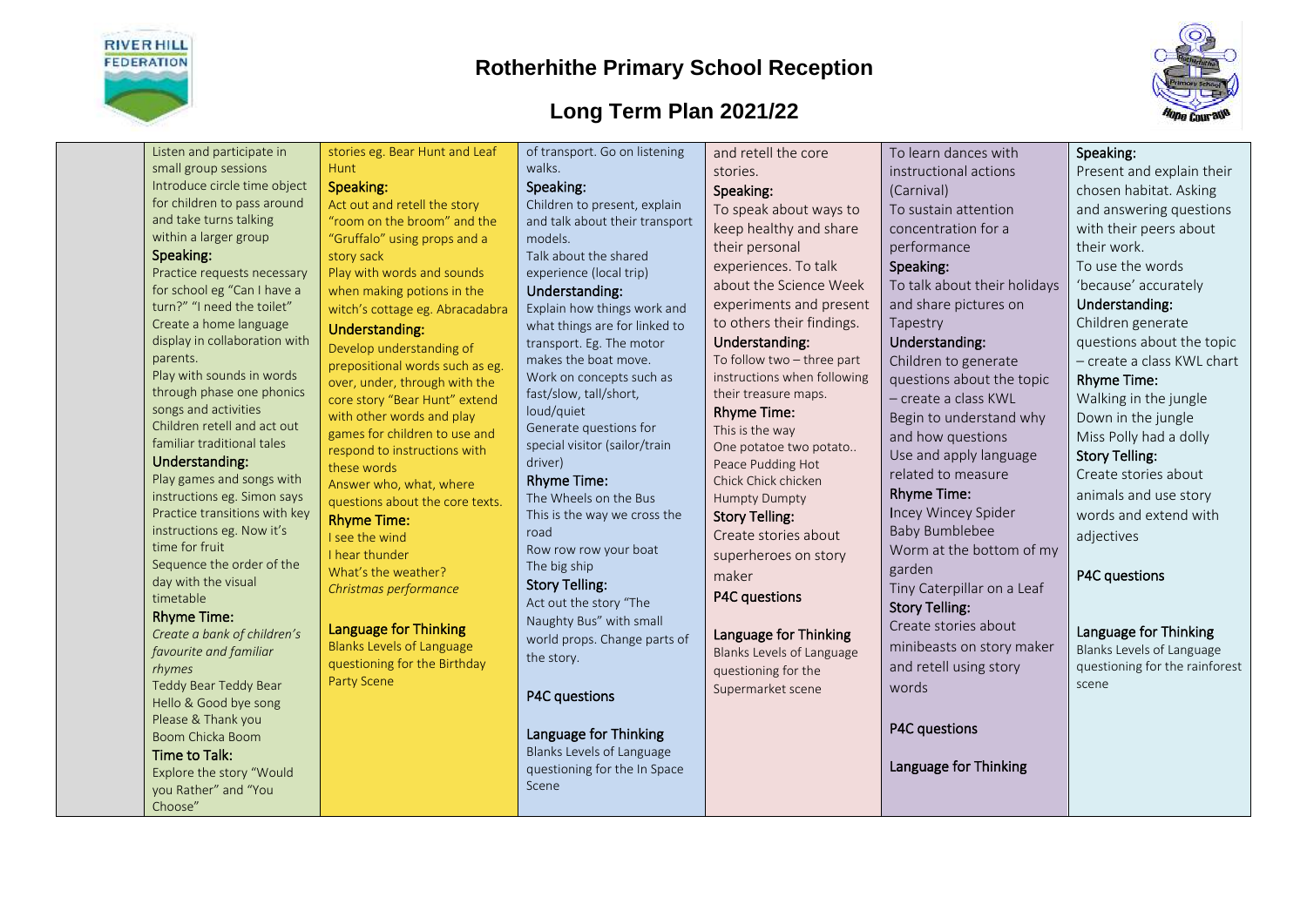



|                                                | Talking tables in small<br>groups<br>Language for Thinking<br><b>Blanks Levels of Language</b><br>questioning for the Three<br>Little Pigs Scene                                                                                                                                 |                                                                                                                                                                                                                                                                                                                                                     |                                                                                                                                                                               |                                                                                                                                                                                                                                                                                     | Blanks Levels of Language<br>questioning for the Farm<br>Scene                                                                                                                                                                                                   |                                                                                                                                                                                                                                                  |
|------------------------------------------------|----------------------------------------------------------------------------------------------------------------------------------------------------------------------------------------------------------------------------------------------------------------------------------|-----------------------------------------------------------------------------------------------------------------------------------------------------------------------------------------------------------------------------------------------------------------------------------------------------------------------------------------------------|-------------------------------------------------------------------------------------------------------------------------------------------------------------------------------|-------------------------------------------------------------------------------------------------------------------------------------------------------------------------------------------------------------------------------------------------------------------------------------|------------------------------------------------------------------------------------------------------------------------------------------------------------------------------------------------------------------------------------------------------------------|--------------------------------------------------------------------------------------------------------------------------------------------------------------------------------------------------------------------------------------------------|
| Key<br>Vocabulary                              | New Vocabulary:<br>Courage<br>Resilient<br>Unique<br>Occupations                                                                                                                                                                                                                 | <b>New Vocabulary:</b><br>Seasons; Spring, Summer,<br>Autumn, Winter<br>Celebration<br><b>Adventures</b><br>Respect                                                                                                                                                                                                                                 | New Vocabulary:<br>Transport<br>Vehicles<br>Machinery<br>Mechanic<br><b>Emergency services</b><br>Ambitious                                                                   | New Vocabulary:<br>Observing<br>Experiments<br>Senses<br>Dairy<br>Vegetarian/vegan                                                                                                                                                                                                  | New Vocabulary:<br>Life cycle<br>Camouflage<br>Symmetry<br>Insects<br>Relationships<br>Empathy                                                                                                                                                                   | New Vocabulary:<br>Habitats<br>Environment<br>Endangered<br>Wildlife<br>Extinct                                                                                                                                                                  |
| Role Play                                      | <b>Home Corner</b><br>Link children's own home<br>lives through<br>pictures/recipes foods<br>from around the world.<br>Look at different types of<br>homes. Write shopping<br>lists & read recipes. Key<br>Vocabulary: iron,<br>microwave, fridge,<br>freezer, recipe, calendar, | Witch's cottage<br>Read, write and create spells<br>and potions. Key Vocabulary:<br>cauldron, spells, ingredients,<br>potions,<br><b>Post office</b><br>Prepare letter/cards/<br>presents/ parcels to be sent<br>around the world. Key<br>Vocabulary: postal worker,<br>stamps, weight, package,<br>parcel, envelope, address,<br>sender, reciever. | Mode of Transport Role<br>Play<br>Children to decide and<br>choose what they would<br>like.<br>Key Vocabulary: to be<br>developed around<br>children's choice of role<br>play | Supermarket/Farmer's<br>Market<br>Sorting dairy, fruit,<br>vegetables. Cash register<br>to pay for foods and<br>shopping list to write<br>before going to the super<br>market.<br>Key Vocabulary: dairy,<br>carbohydrates, protein,<br>freezer, organic, cashier,<br>conveyor belt. | <b>Garden Centre</b><br>Selling flowers / seeds /<br>beans. Labeling packets<br>and plants. Language<br>focus on money. Children<br>to measure plants and<br>trees.<br>Key Vocabulary: cashier,<br>seeds, plants, shrubs,<br>trowel, spade, soil,<br>fertilizer. | Hospital/ dentist<br>Look at the human body<br>and skeleton. Taking X-<br>Rays, administering<br>medicine and writing<br>prescriptions.<br>Key Vocabulary: hygiene,<br>statoscope, prescription,<br>appointment, patient,<br>monitor, injections |
| <b>PSED</b><br><b>Skills</b><br><b>Builder</b> | Making relationships<br>Play name games with<br>children to get to know one<br>another<br>Share likes and dislikes.                                                                                                                                                              | <b>Making relationships</b><br>Use a puppet who is new to the<br>class to revise the class charter                                                                                                                                                                                                                                                  | Making relationships<br>Make a kindness chain in the<br>classroom using the story "Be<br>Kind" as a stimulus.                                                                 | Making relationships<br>Where the veggies in the<br>Supertato series good<br>friends why? What makes a<br>good friend? What                                                                                                                                                         | Making relationships<br>Use the story "Meesha Makes<br>Friend" to explore the theme<br>of friendship                                                                                                                                                             | Making relationships<br>Work collaboratively with a<br>group to create their habitat<br>box, sharing ideas and taking<br>turns                                                                                                                   |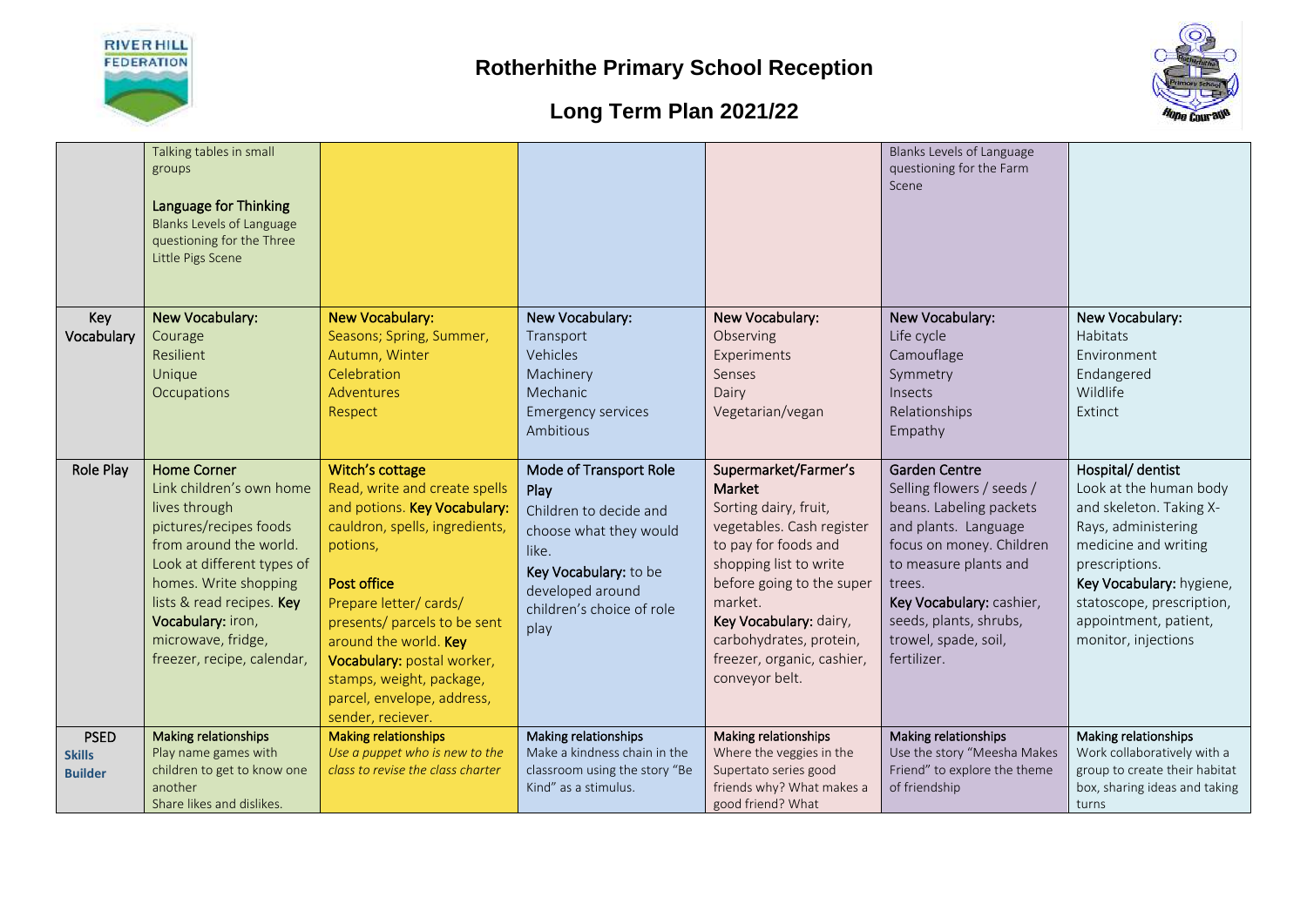

### **Long Term Plan 2021/22**



 $000$ 00 00 **School Values** Ambition, Creativity, Courage, Empathy, Resilience, and Respect. **MindUp!** Gratitude Brain Breaks

Role play 'conflict resolution' with children and equip them with language for turn taking and sharing Introduce the areas of the classroom and model how to play in the different areas Discuss pictures on Tapestry with the class, creating displays of the children in the different areas playing together Talking tables for children

Use the text "We are all

welcome"

#### Sense of self

Make name tags and pictures and labels to identify where their coat peg and tray is Have pictures of the children's families in the home corner

to get to know one another

#### Understanding emotions

Introduce red, blue, yellow and red zonea to children. Encourage children to share experiences. Link to core stories and use of puppets. Introduce brain breaks

#### Jigsaw!

*Being in my world* To know that we are similar and different but we belong together. To recognize feelings and know why is it good to be kind and use gentle hands.

*Play ring games together indoors and outdoors eg. Parachute games The Squirrels who Squabbled By Rachel Bright and Jim Field to explore sharing Play turn taking games in small groups* 

#### Sense of self Jigsaw!

*Celebrating difference*  To talk about what makes each person special and different. To talk about what makes a kind friend. Understanding emotions

### Zones of Regulation

Create social stories from pictures on Tapestry to link the zones of regulation and role play

#### How our Brain Works:

Introducing Brain Breaks. introducing the guard dog, the wise owl and the hippo.

#### Diversity Month

Activities to planned across the school

Role play scenes of how to be kind eg. Helping someone when they fall. Sense of self

#### *Jigsaw!*

*Dreams and Goals* To set goals and learn kind words to encourage people. To talk about the importance of not giving up and resilience. Understanding emotions

Discuss how to get to the green zone. Practice a range of calming techniques and encourage children to choose the ones that they find works best for them.

#### Road safety

Use a social story to discuss how to keep safe on the road. Roley play different scenes and talk about what you do if there is an emergency.

#### Children's Mental Health Week

A range of activities to take place across the school this week.

superpowers do good friends have. Create a list together.

#### Sense of self

What makes each one of us a superhero. What everyday super powers do we have. Link to the school values and share through stories and use of puppets.

#### Understanding emotions

Children to continue to build on their toolbox of techniques and strategies that help them to be calm. Explore the red zone and develop children's vocabulary. Discuss Evil Pea's character, why is he in the red zone? Why does he doe evil things?

#### Jigsaw! *Healthy me*

Sorting healthy and unhealthy choices. Discussing importance of exercise and healthy eating. Mindup!

Mindful Seeing, Mindful Smelling, Mindful Tasting Discuss the Giant in Jack and the Beanstalk how is he feeling? Listen to the story being retold from the Giant's perspective.

#### Jigsaw!

*Relationships* How to keep and maintain positive relationships with others.

#### Sense of self

Explore the story "Along came a different" to discuss difference between us all. Learn the song "We are Amazing" talk about differences.

#### Understanding emotions

Explore the blue zone linked to the Giant. Expand on vocabulary for the blue zone. Talk about times children were sad and lonely. What can help? When you feel this way.

Begin to do activities with their new teacher to build up a relationship with new staff Talk about Acts of Kindness Doing something kind for someone else. How can we help our friends? How can we help our school? How can we help our wider community and wider world (adopting an endangered animal)

#### Sense of self Jigsaw!

*Changing me* Reflect on changes children have gone through and discuss upcoming changes moving to year one. Share and talk about feelings and support this transition.

### Understanding emotions

Explore the yellow zone and develop vocabulary for emotions within the yellow zone. Explore the story "Ruby's Worry" and create a class worry box for children.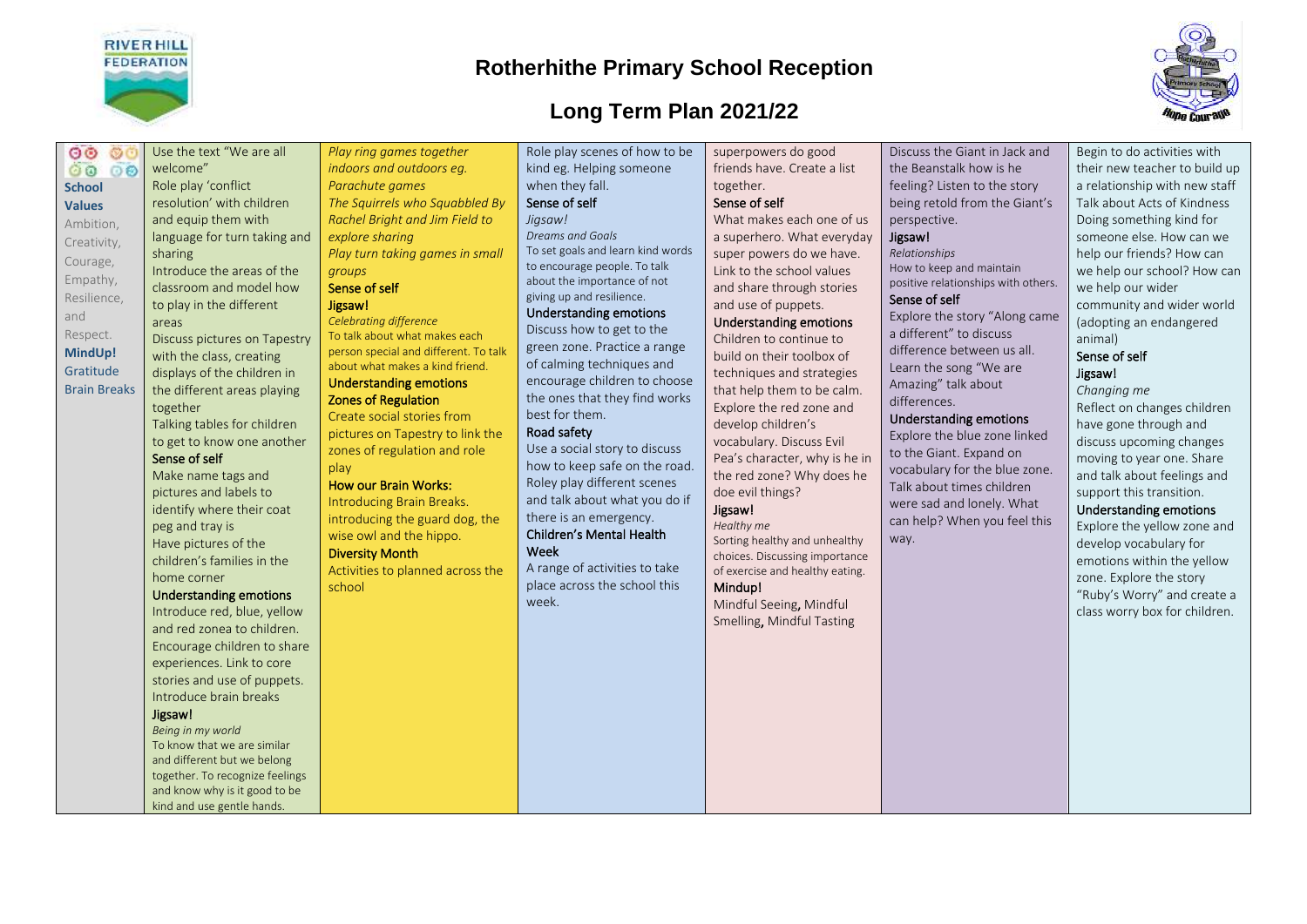



|                       | Explore what it means to make<br>our school a good place to be<br>and discuss everyone's right to<br>play and learn.<br>Create a class Charter<br>Discuss class promises and<br>agree on them as a whole<br>class. |                                                                                |                                                                        |                                                                                  |                                                                                                  |                                                                             |
|-----------------------|--------------------------------------------------------------------------------------------------------------------------------------------------------------------------------------------------------------------|--------------------------------------------------------------------------------|------------------------------------------------------------------------|----------------------------------------------------------------------------------|--------------------------------------------------------------------------------------------------|-----------------------------------------------------------------------------|
| Physical<br>Education | <b>Fundamental Movement</b><br>Experiments with different<br>ways of moving.                                                                                                                                       | <b>Balance</b><br>Travels with confidence and skill<br>around, under, over and | Agility<br>Children show good control<br>and coordination in large and | <b>Dance Gymnastics</b><br>Jumps off an object and<br>lands appropriately. Shows | <b>Co-ordination Ball skills</b><br>Runs safely on whole foot.<br>Squats with steadiness to rest | Multi skills and Athletics<br>Negotiate space and<br>obstacles safely, with |
|                       | Negotiates space                                                                                                                                                                                                   | through balancing and climbing                                                 | small movements. They move                                             | increasing control over an                                                       | or play with object on the                                                                       | consideration for themselves                                                |
|                       | successfully when playing                                                                                                                                                                                          | equipment                                                                      | confidently in a range of                                              | object in pushing, patting,                                                      | ground and rises to feet                                                                         | and others. Demonstrate                                                     |
|                       | racing and chasing games<br>with other children,                                                                                                                                                                   | <b>Health &amp; Self Care</b>                                                  | ways, safely negotiating<br>space.                                     | throwing, catching or<br>kicking it.                                             | without using hands. Climbs<br>confidently and is beginning                                      | strength, balance and<br>coordination when playing.                         |
|                       | adjusting speed or changing                                                                                                                                                                                        | To begin to dress and undress                                                  |                                                                        |                                                                                  | to pull themselves up on                                                                         | Move energetically, such as                                                 |
|                       | direction to avoid obstacles.                                                                                                                                                                                      | for PE sessions                                                                | <b>Health &amp; Self Care</b>                                          | Health & Self Care                                                               | nursery play climbing                                                                            | running, jumping, dancing,                                                  |
|                       | <b>Health &amp; Self Care</b>                                                                                                                                                                                      | Talk about the changed in their<br>body when engaging with                     | Children's Mental Health<br>Week                                       | To talk about a healthy<br>range of foods. Learn why it                          | equipment. Can kick a large<br>ball.                                                             | hopping, skipping and<br>climbing                                           |
|                       | To make independent                                                                                                                                                                                                | exercise                                                                       | Begin to talk about physical                                           | is important to make                                                             |                                                                                                  |                                                                             |
|                       | choices for school lunches                                                                                                                                                                                         | To look after their additional                                                 | changed in the body when                                               | healthy food choices.                                                            |                                                                                                  | Health & Self Care                                                          |
|                       | and request foods they likes                                                                                                                                                                                       | belonging for winter eg gloves,                                                | discusses different emotions                                           | Learn how to sort food into                                                      | <b>Health &amp; Self Care</b>                                                                    | To know a range of ways to                                                  |
|                       | in the canteen                                                                                                                                                                                                     | hats and scarves; to be able to                                                | for the Zones of Regulation                                            | food groups and how to                                                           | Children independently dress                                                                     | keep healthy, to develop                                                    |
|                       | To carry their lunch tray<br>independently and use                                                                                                                                                                 | take them on and off and store<br>them appropriately                           | Children to explore ways of<br>keeping a healthy brain and             | make a balanced meal.                                                            | and undress for PE<br>Children to know a range of                                                | language through the<br>hospital role play                                  |
|                       | cutlery to feed themselves                                                                                                                                                                                         | To know how to move and store                                                  | mind as well as physical body                                          |                                                                                  | ways to help them look after                                                                     | Children to learn the names                                                 |
|                       | To use the toilet                                                                                                                                                                                                  | equipment safely and take                                                      |                                                                        |                                                                                  | their emotional health by                                                                        | of different organs in the                                                  |
|                       | independently in school and                                                                                                                                                                                        | carefully considerations about                                                 |                                                                        |                                                                                  | having a tool box of strategies                                                                  | body and learn more about                                                   |
|                       | request the toilet when                                                                                                                                                                                            | risks they take when playing                                                   |                                                                        |                                                                                  | to help regulate their own                                                                       | human growth, change and                                                    |
|                       | needed                                                                                                                                                                                                             |                                                                                |                                                                        |                                                                                  | emotions.                                                                                        | development<br>For children to learn about                                  |
|                       | To put on aprons<br>independently when                                                                                                                                                                             |                                                                                |                                                                        |                                                                                  |                                                                                                  | the importance of oral                                                      |
|                       | choosing to play in the                                                                                                                                                                                            |                                                                                |                                                                        |                                                                                  |                                                                                                  | hygiene and know how to                                                     |
|                       | creative area or water tray                                                                                                                                                                                        |                                                                                |                                                                        |                                                                                  |                                                                                                  | brush their teeth effectively                                               |
|                       | To look after personal                                                                                                                                                                                             |                                                                                |                                                                        |                                                                                  |                                                                                                  |                                                                             |
|                       | belongings by hanging their                                                                                                                                                                                        |                                                                                |                                                                        |                                                                                  |                                                                                                  |                                                                             |
|                       | coat up and putting their                                                                                                                                                                                          |                                                                                |                                                                        |                                                                                  |                                                                                                  |                                                                             |
|                       | book bag in their tray                                                                                                                                                                                             |                                                                                |                                                                        |                                                                                  |                                                                                                  |                                                                             |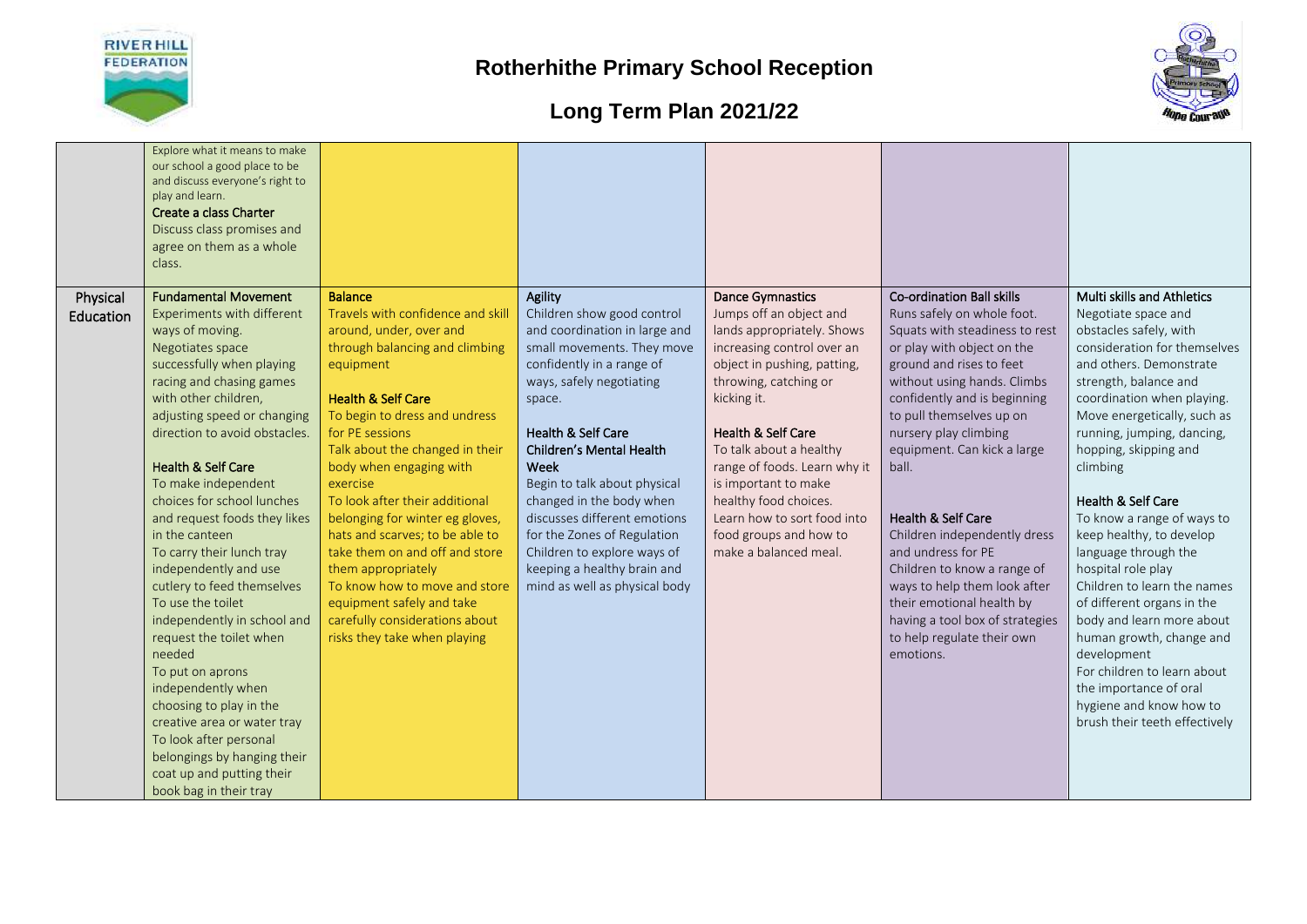



| Reading | Learn to use equipment in<br>the school's provision safely<br>To wash and dry hands<br>effectively<br>Shared reading of<br>$\circ$<br>the core stories<br>Children to bring<br>$\circ$<br>in their favourite<br>story to read<br>Create a<br>$\circ$<br>"favourite stories"<br>box as a class<br>together<br>Story sacks and<br>$\circ$<br>props for each of<br>the traditional | Shared reading of the<br>$\circ$<br>core stories<br><b>Guided reading</b><br>$\Omega$<br>begins<br>Reading Café begins<br>$\circ$<br>Story sacks & props<br>$\circ$<br>for the Gruffalo<br>Non-fiction texts<br>$\circ$<br>about seasons<br>Take home banded<br>$\circ$<br>books begin<br>Make class book of<br>$\circ$ | Shared reading of<br>$\circ$<br>the core stories<br>Guided reading<br>$\circ$<br>Reading Café<br>$\circ$<br>Story sacks & props<br>$\circ$<br>for the Naughty Bus<br>Take home banded<br>$\Omega$<br>books<br>Share books and<br>$\Omega$<br>stories about places<br>around the world<br>Make class book of | Shared reading of<br>$\circ$<br>the core stories<br><b>Guided reading</b><br>$\Omega$<br>Reading Café<br>$\circ$<br>Story sacks &<br>$\Omega$<br>props for<br>supertato<br>Take home<br>$\Omega$<br>banded books<br><b>Story Maker</b><br>$\circ$<br>Read Write Inc<br>$\Omega$<br>phonics                               | Shared reading of<br>$\circ$<br>the core stories<br>Guided reading<br>$\circ$<br>Reading Café<br>$\circ$<br>Story sacks & props<br>$\circ$<br>for the Hungry<br>Caterpillar<br>Take home banded<br>$\circ$<br>books<br><b>Story Maker</b><br>$\circ$<br>Read Write Inc<br>$\Omega$<br>phonics | Shared reading of<br>$\circ$<br>the core stories<br>Guided reading<br>$\circ$<br>Reading Café<br>$\circ$<br>Story sacks & props<br>$\circ$<br>for the Gruffalo<br>Take home banded<br>$\circ$<br>books<br><b>Reading Buddies</b><br>$\circ$<br>with Year 6<br><b>Story Maker</b><br>$\circ$<br>Read Write Inc.<br>$\circ$ |
|---------|---------------------------------------------------------------------------------------------------------------------------------------------------------------------------------------------------------------------------------------------------------------------------------------------------------------------------------------------------------------------------------|-------------------------------------------------------------------------------------------------------------------------------------------------------------------------------------------------------------------------------------------------------------------------------------------------------------------------|-------------------------------------------------------------------------------------------------------------------------------------------------------------------------------------------------------------------------------------------------------------------------------------------------------------|--------------------------------------------------------------------------------------------------------------------------------------------------------------------------------------------------------------------------------------------------------------------------------------------------------------------------|-----------------------------------------------------------------------------------------------------------------------------------------------------------------------------------------------------------------------------------------------------------------------------------------------|---------------------------------------------------------------------------------------------------------------------------------------------------------------------------------------------------------------------------------------------------------------------------------------------------------------------------|
|         | tales for retelling<br>Newspapers,<br>$\circ$<br>magazines,<br>recipes books for<br>the home corner<br>Phase 1 phonics<br>$\circ$<br>teaching                                                                                                                                                                                                                                   | children's own stories<br>Read Write Inc.<br>$\circ$<br>phonics programme<br>to begin in small<br>groups                                                                                                                                                                                                                | $\Omega$<br>children's own<br>stories<br>Read Write Inc.<br>$\Omega$<br>phonics                                                                                                                                                                                                                             |                                                                                                                                                                                                                                                                                                                          |                                                                                                                                                                                                                                                                                               | phonics                                                                                                                                                                                                                                                                                                                   |
| Writing | Name writing<br>$\circ$<br>Self portraits<br>$\circ$<br>'My Family'<br>$\circ$<br>drawing and<br>writing<br>My favourite<br>$\circ$<br>stories/toys/food<br>What makes me<br>$\circ$<br>special                                                                                                                                                                                 | Writing and reading<br>$\circ$<br>recipes for potions<br>Labeling plans for<br>$\circ$<br>making a broomstick<br>Writing letters to<br>$\circ$<br><b>Father Christmas</b><br>Writing a new page of<br>$\circ$<br>stick man<br>Writing a description<br>$\circ$<br>of the Gruffalo                                       | Labeling diagrams<br>$\circ$<br>Writing instructions<br>$\Omega$<br>Drawing and<br>$\circ$<br>labeling maps<br>Making road safety<br>$\circ$<br>posters<br>Recording a traffic<br>$\circ$<br>survey<br>Writing for the<br>$\circ$<br>kindness chain<br>Writing about our<br>$\circ$<br>talents              | <b>Wanted Posters</b><br>$\circ$<br>for Evil Pea<br>Writing in speech<br>$\circ$<br>bubbles<br>Making healthy<br>$\circ$<br>eating and living<br>posters<br>Writing about<br>$\circ$<br>science<br>experiments<br>Writing a<br>$\circ$<br>character profile<br>Writing<br>$\Omega$<br>instructions for a<br>treasure map | Drawing and<br>$\circ$<br>labeling the life<br>cycle of animals<br>Instructions how to<br>$\circ$<br>care for plants<br>Writing to the giant<br>$\circ$<br>Writing a new page<br>$\circ$<br>for Super Worm                                                                                    | Writing captions<br>$\circ$<br>Changing parts of<br>$\circ$<br>stories<br>Making who am I<br>$\circ$<br>cards?<br>Begin to write<br>$\circ$<br>stories<br>Writing facts about<br>$\circ$<br>favourite animals.<br>Writing to your<br>$\circ$<br>new teacher                                                               |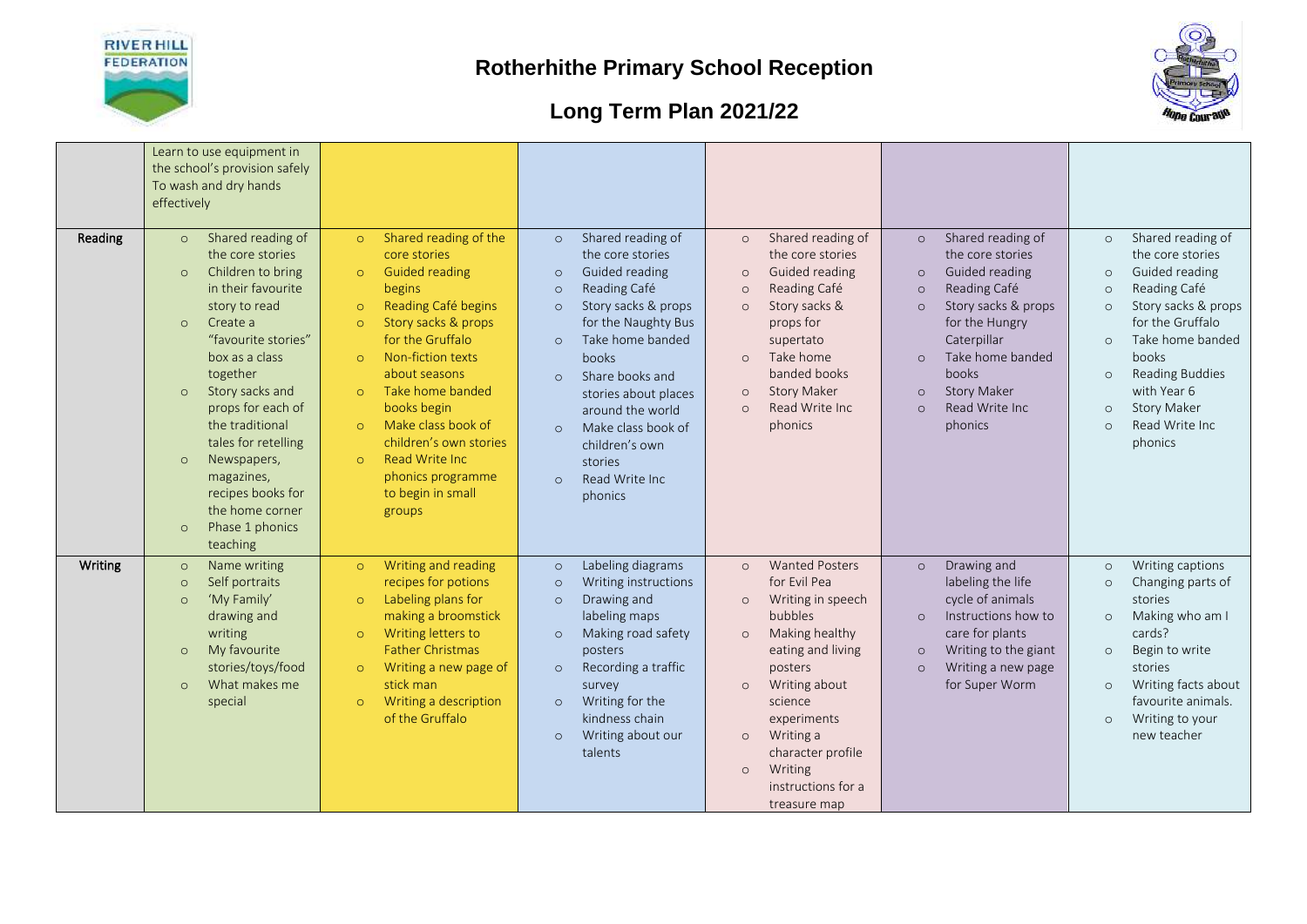



| Maths       | Pattern and early                 | Numbers within 10 U8              | Numbers within 15 U10        | <b>Addition and</b>                                    | Grouping and sharing U11       | <b>Addition and</b>                           |
|-------------|-----------------------------------|-----------------------------------|------------------------------|--------------------------------------------------------|--------------------------------|-----------------------------------------------|
| Mastery     | number U2                         | Count reliably, place in order,   | Recognise, count and order   | Subtraction 15                                         | Solve practical problems       | Subtraction consolidation                     |
| Units refer | Recognise, describe and           | recognise numerals, use           | numbers; estimate and        | Add two numbers together                               | involving equal and unequal    | Compare quantities to solve                   |
| to MM       | copy colour, extend and           | ordinals, understand zero         | compare groups of objects    | by counting on. Recognise                              | groups. Explore counting in    | problems that include                         |
|             | create size and colour            |                                   |                              | that when two groups are                               | steps of 2.                    | doubling,                                     |
|             | patterns.<br>Count, recognise and | <b>Addition and subtraction</b>   | Numbers within 20 U12        | counted in a different order<br>the answer remains the | Doubling and halving U13       | halving and sharing                           |
|             | represent numbers one,            | within 10 U9                      | Recognise, count and order   | same. Subtract by counting                             | Solve problems and explore     |                                               |
|             | two and three                     | Add two numbers by counting       | numbers; estimate and        | the subset of what is left.                            | the relationship between       | Shape and sorting U6<br>Describe and sort the |
|             |                                   | on. Subtract by taking away.      | compare groups of objects    | Subtract by taking away                                | doubling and halving           | properties of 3-D shapes. Use                 |
|             | Numbers within 6 U3               | Describe the direction on a       |                              | from the whole.                                        |                                | 3-D shapes create a variety                   |
|             | Recognise, count and order        | number track when adding or       | Shape and Pattern U14        |                                                        |                                | of stable structures.                         |
|             | numbers; say which                | subtracting.                      | Describe 2D shapes and       | Money U16                                              | Measure U5                     | Describe the position of an                   |
|             | numbers                           |                                   | create patterns. Begin to    | Recognise and use everyday                             | Compare objects and            | object or person using                        |
|             | are 'more or less'                | <b>Calendar and Time U7</b>       | describe 3D shapes.          | language related to money                              | quantities, solve size, weight | mathematical vocabulary.                      |
|             |                                   | Use everyday language to          |                              |                                                        | and capacity problems          | Follow instructions related to                |
|             | <b>Addition and subtraction</b>   | discuss time. Record periods of   |                              |                                                        |                                | positional language                           |
|             | within 6 U4                       | time.                             |                              |                                                        |                                |                                               |
|             | Add by combining two sets         |                                   |                              |                                                        |                                | Time consolidation                            |
|             | within six. Partition a set       |                                   |                              |                                                        |                                | Sequence events in the day                    |
|             | within six.                       |                                   |                              |                                                        |                                | and begin to tell the o'clock                 |
|             |                                   |                                   |                              |                                                        |                                | time.                                         |
|             | <b>Science skill focus:</b>       | <b>Science skill focus: doing</b> | Science skill focus:         | Science skill focus:                                   | Science skill focus:           | Science skill focus:                          |
| Science     | predicting                        | Children carry out a              | predicting                   | observing                                              | performing tests               | classifying                                   |
| Class floor | Carry out the                     | scavenger hunt of various         | Investigate things that      | Evil Pea has frozen some                               | Materials                      | Investigating magnets.                        |
| book        | experiment: Browning              | natural objects they can find     | float and sink. Make         | of our toys how can we                                 | making a shelter               | Classify objects as                           |
|             | Apples. What happens to           | in the environment. (forest       | predictions and record       | get them out?                                          | for Incy Wincy                 | magnetic or non-magnetic                      |
|             | the apples left out. How          | school) Name and sort the         | your findings.               | Observing the                                          | Spider                         |                                               |
|             | do they change? Why               | objects found.                    |                              | frozen Balloons closely.                               |                                | <b>Light and Dark</b>                         |
|             | have they changed?                |                                   | Science skill focus:         |                                                        | How to protect                 | Learn about different                         |
|             |                                   |                                   |                              | Talk about melting,                                    | and egg when                   |                                               |
|             |                                   | <b>Drainpipes</b>                 | predicting                   | freezing and changes in                                | from cracking<br>when it is    | types of light sources.                       |
|             | <b>Materials</b>                  | Investigate drainpipes and        | Friction train. Using ramps  | materials. Can we speed                                |                                | Experiment with lenses                        |
|             | The three little pigs. Why        | water. Where is the water         | test out different materials | it up or slow it down?                                 | dropped                        | and creating shadows.                         |
|             | did the house blow                | coming from? Can we               | attached to the ramp         | What would happen if?                                  |                                |                                               |
|             | down? Which material is           | change the direction? Can         | (bubbles wrap, tinfoil)      |                                                        | <b>Planting and Growing</b>    | Human Growth                                  |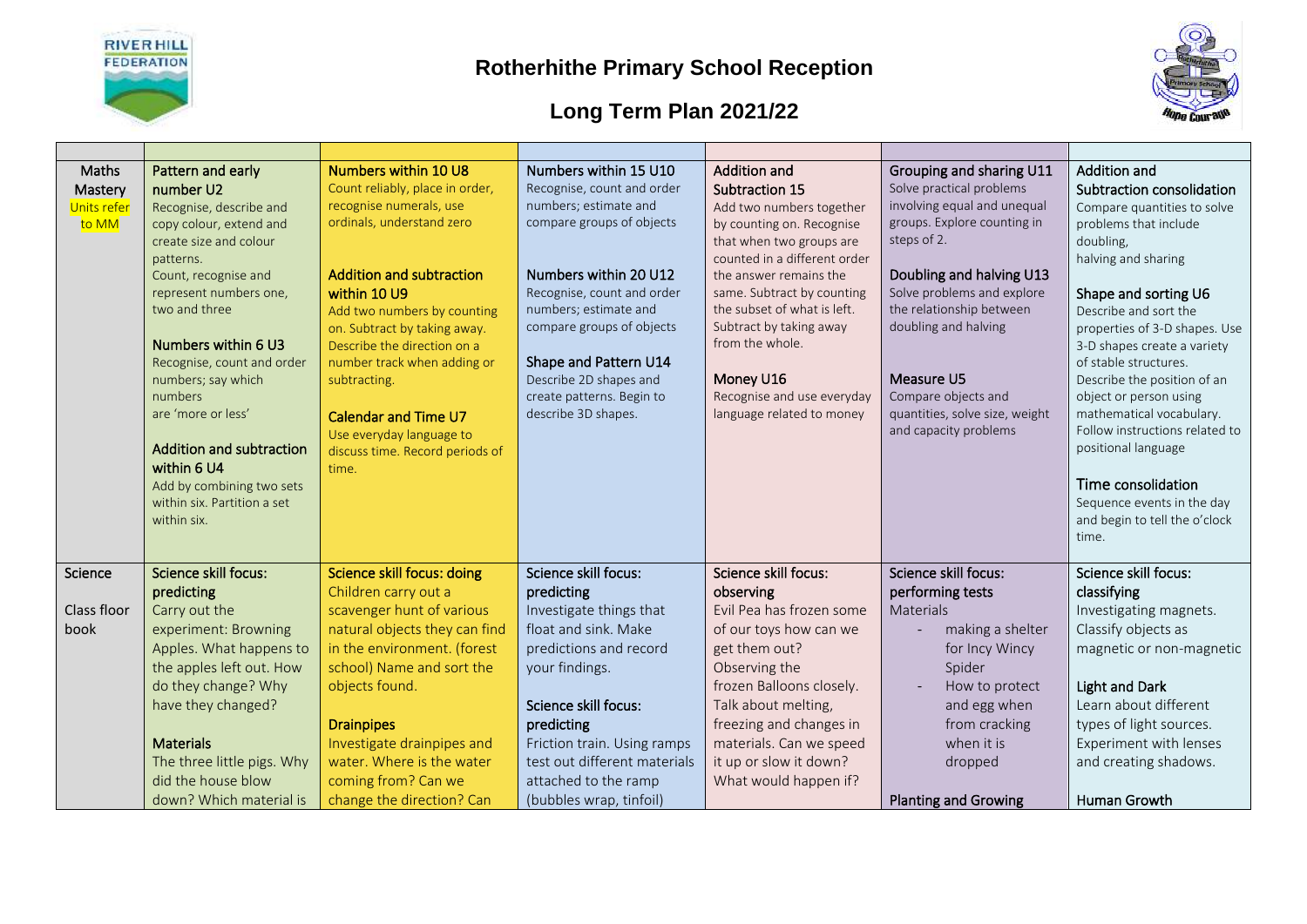



|                 | best and why? Build a                                  | we collect the water. Use              | mark how far the train                                               | Science skill focus:        | Plant a variety of seeds                      | How human's grow and          |
|-----------------|--------------------------------------------------------|----------------------------------------|----------------------------------------------------------------------|-----------------------------|-----------------------------------------------|-------------------------------|
|                 | new house for the three                                | tubes and guttering to                 | travels each time. Record                                            | evaluating                  | and vegetables in the                         | change. Focus on oral         |
|                 | little pigs.                                           | problem solve.                         | and evaluate your findings.                                          | Perform taste tests with    | garden area. Learn the                        | hygiene.                      |
|                 |                                                        |                                        |                                                                      | different foods. Develop    | different parts of the                        |                               |
|                 |                                                        | <b>Seasonal Changes</b>                | <b>Seasonal Changes</b>                                              | vocabulary around tastes    | plants eg stem, flower etc.                   |                               |
|                 |                                                        | Discuss the seasons. What types        | Discuss the seasons. What                                            | eg. bitter, sweet.          | Experiment growing left                       |                               |
|                 |                                                        | of clothes do we need? What            | types of clothes do we need?                                         |                             | over vegetables. Children                     |                               |
|                 |                                                        | do we notice about trees? What         | What do we notice about                                              | <b>Science Week</b>         | plant their own Magic                         |                               |
|                 |                                                        | else is changing around us?            | trees? What else is changing                                         | Mentos<br>$\circ$           | beans and keep a bean                         |                               |
|                 |                                                        |                                        | around us?                                                           | experiment                  | diary at home.                                |                               |
|                 |                                                        |                                        |                                                                      | Introduce chicks<br>$\circ$ |                                               |                               |
|                 |                                                        |                                        |                                                                      | as part of                  | Life Cycle:                                   |                               |
|                 |                                                        |                                        |                                                                      | Science week                | Butterfly: observe                            |                               |
|                 |                                                        |                                        |                                                                      |                             | caterpillars in class                         |                               |
|                 |                                                        |                                        |                                                                      |                             |                                               |                               |
|                 |                                                        |                                        |                                                                      |                             |                                               |                               |
|                 | <b>Transitions</b>                                     | <b>Special Events</b>                  | <b>Special Events</b>                                                | <b>Special Events</b>       | <b>Special Events</b>                         | <b>Special Events</b>         |
|                 | Talking about starting                                 | Share with one another how             | Share with one another how                                           | Share with one another      | Share with one another how                    | Share with one another how    |
| People,         | school and making friends.                             | they are celebrated through            | they are celebrated through                                          | how they are celebrated     | they are celebrated through                   | they are celebrated through   |
| <b>Culture</b>  |                                                        |                                        | photographs, videos and                                              | through photographs,        | photographs, videos and                       | photographs, videos and       |
| and             | Explore through the core<br>story "We are all Welcome" | photographs, videos and                |                                                                      | videos and visitors.        | visitors.                                     | visitors.                     |
| <b>Communit</b> |                                                        | visitors.                              | visitors.<br><b>Birthdays</b>                                        | Birthdays                   | Birthdays                                     | Birthdays                     |
| ies             |                                                        | <b>Birthdays</b>                       | New Year                                                             | Mother's Day                | St.George's Day                               | Father's Day                  |
|                 | All About Us                                           | Firewords night<br>Halloween           |                                                                      | St Patrick's Day            | Ramadan & Eid                                 | Sports Day                    |
|                 | Share about ourselves. Talk                            | Diwali                                 | Chinese New Year                                                     |                             |                                               |                               |
|                 | and celebrate our                                      | Christmas                              | <b>Valentines Days</b>                                               | Dance around the World      |                                               | International Day             |
|                 | similarities and differences.                          | Hanukkah                               | Around the World                                                     | Look at different types of  | <b>Cooking</b><br>Cook some traditional foods | Activities planned across the |
|                 |                                                        |                                        |                                                                      | dance around the world,     | for Eid celebration                           | school                        |
|                 | Ancestry and origins                                   |                                        | Plan a pretend holiday? What is it<br>like in different parts of the | invite visitors to          |                                               |                               |
|                 | Create map display and                                 | Cooking<br>Femi the fox makes a pot of | world.                                                               | demonstrate. Learn some     | Carnival                                      |                               |
|                 | involve parents in making                              | Jollof Rice. Where does Jollof         | Children to share any experiences                                    | traditional dances.         | Learn about carnival around                   |                               |
|                 | home languages "welcome"                               | Rice come from? What foods do          | of travelling. Where did they go?                                    |                             | the world. This is a                          |                               |
|                 | display                                                | we eat at home?                        | What did they see? What did they<br>eat? Share pictures and videos   |                             | celebration of fun and colour                 |                               |
|                 |                                                        |                                        | from their trip.                                                     |                             |                                               |                               |
|                 |                                                        | <b>Diversity Week</b>                  |                                                                      |                             | where all are welcome to                      |                               |
|                 |                                                        |                                        |                                                                      |                             | celebrate together.                           |                               |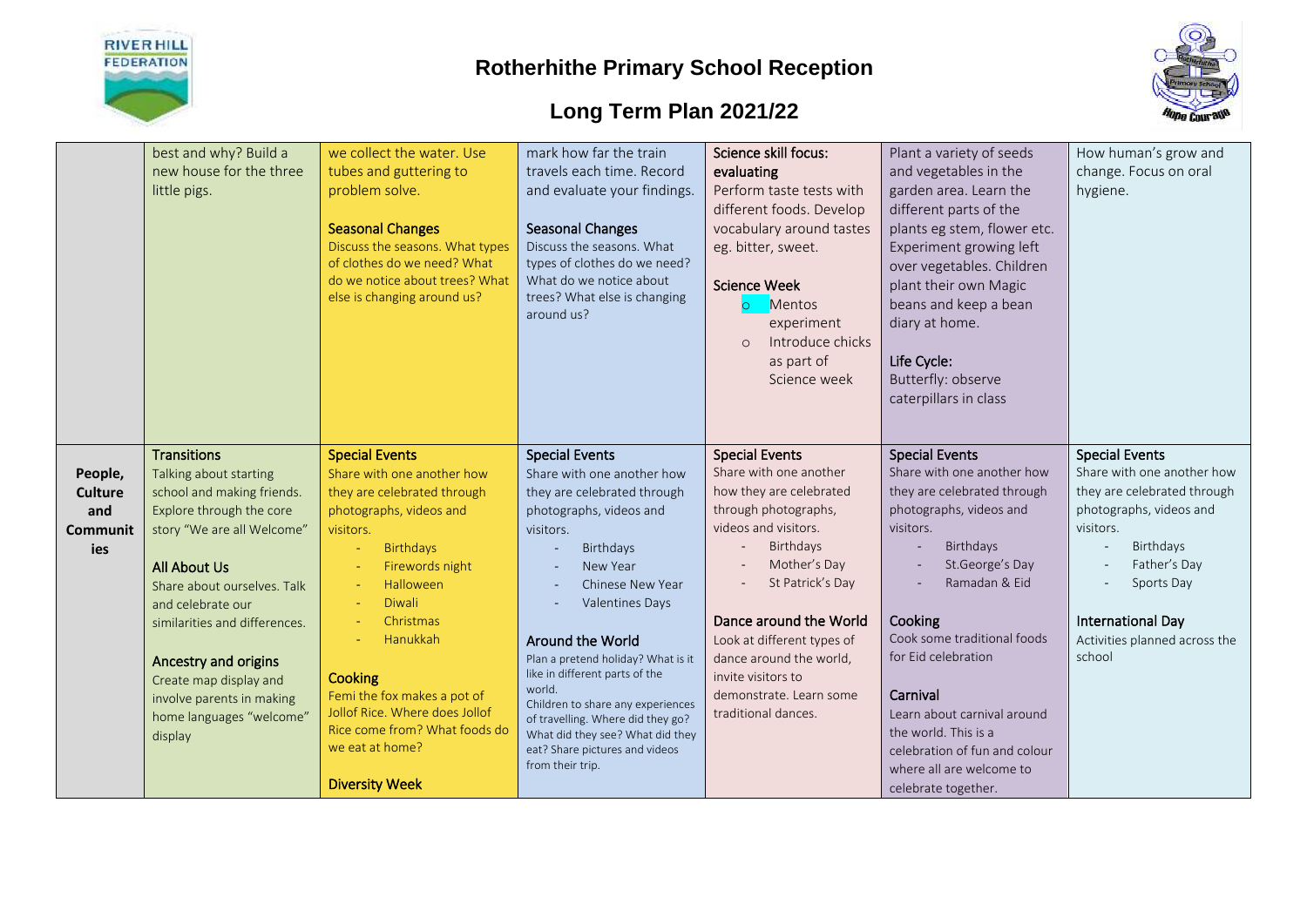



|           |                                                                                                                         | Activities planned across the<br>school                                                                                                                                                                                             |                                                                                                                                                                                       |                                                                                           |                                                                                                                             |                                                                                                                                                                                                                         |
|-----------|-------------------------------------------------------------------------------------------------------------------------|-------------------------------------------------------------------------------------------------------------------------------------------------------------------------------------------------------------------------------------|---------------------------------------------------------------------------------------------------------------------------------------------------------------------------------------|-------------------------------------------------------------------------------------------|-----------------------------------------------------------------------------------------------------------------------------|-------------------------------------------------------------------------------------------------------------------------------------------------------------------------------------------------------------------------|
| The World | <b>Changes and Decay</b><br>-see science experiment.<br><b>Weather &amp; Seasons</b><br>Daily songs and<br>discussions. | <b>Local Walk</b><br>Conduct the scavenger hunt,<br>gathering natural materials<br>to observe and compare<br><b>Forest School</b><br>Stick man activities. What<br>can stick man be used for?<br>Can we make a stick man<br>family? | <b>Environmental Awareness</b><br>Rocket Says Clean Up!<br>Through this story discuss<br>the importance of look<br>after our environment.<br>What do the clean up crew<br>do and why? | <b>Chicks</b><br>Children observe and<br>learn about the life cycle<br>of chicks on site. | <b>Minibeasts</b><br>Compare different<br>minibeasts. Observe them<br>in their natural habitat.<br>Learn about life cycles. | <b>Environmental Awareness</b><br><b>Boogie Bear</b><br>Through this story begin<br>to explore the idea of<br>global warming and<br>endangered animals.<br>Discuss the affects of our<br>actions on the<br>environment. |
| Past and  | Life now and long ago                                                                                                   | Life now and long ago                                                                                                                                                                                                               | Important figures:                                                                                                                                                                    | Life now and long ago                                                                     | Important figures:                                                                                                          | Important figures:                                                                                                                                                                                                      |
| Present   | Exploring different jobs<br>and occupation within                                                                       | Learning and acting out the<br>Christmas story.                                                                                                                                                                                     | Learn about Amelia<br>Earhart.                                                                                                                                                        | Learn about what life<br>was like when your                                               | St.George's Day: Learn<br>about the Royal Family                                                                            | Learn about the work of<br>David Attenborough.                                                                                                                                                                          |
|           | the school context and                                                                                                  | Comparing life now and                                                                                                                                                                                                              |                                                                                                                                                                                       | grown ups were at                                                                         |                                                                                                                             | Learn about other jobs                                                                                                                                                                                                  |
|           | the wider community.                                                                                                    | then.                                                                                                                                                                                                                               | Jobs in the past and now                                                                                                                                                              | school.                                                                                   |                                                                                                                             | that are related to animal                                                                                                                                                                                              |
|           |                                                                                                                         |                                                                                                                                                                                                                                     | Visit the Docks $-$                                                                                                                                                                   | Compare school now and                                                                    |                                                                                                                             | conservation and                                                                                                                                                                                                        |
|           |                                                                                                                         | <b>Black History Month: Explore</b>                                                                                                                                                                                                 | Greenland. Local history.                                                                                                                                                             | then.                                                                                     |                                                                                                                             | protection.                                                                                                                                                                                                             |
|           |                                                                                                                         | the Little Leaders collection                                                                                                                                                                                                       | Introduction to maps.                                                                                                                                                                 |                                                                                           |                                                                                                                             |                                                                                                                                                                                                                         |
|           |                                                                                                                         |                                                                                                                                                                                                                                     | Jobs in the locality now<br>and long ago.                                                                                                                                             | London History Day<br>Events.                                                             |                                                                                                                             | Creatures long ago<br>Investigate extinct animals                                                                                                                                                                       |
|           |                                                                                                                         |                                                                                                                                                                                                                                     |                                                                                                                                                                                       |                                                                                           |                                                                                                                             | eg. Dinosaurs                                                                                                                                                                                                           |
|           |                                                                                                                         |                                                                                                                                                                                                                                     |                                                                                                                                                                                       |                                                                                           |                                                                                                                             | Human growth:<br>past and present "My own<br>journey"                                                                                                                                                                   |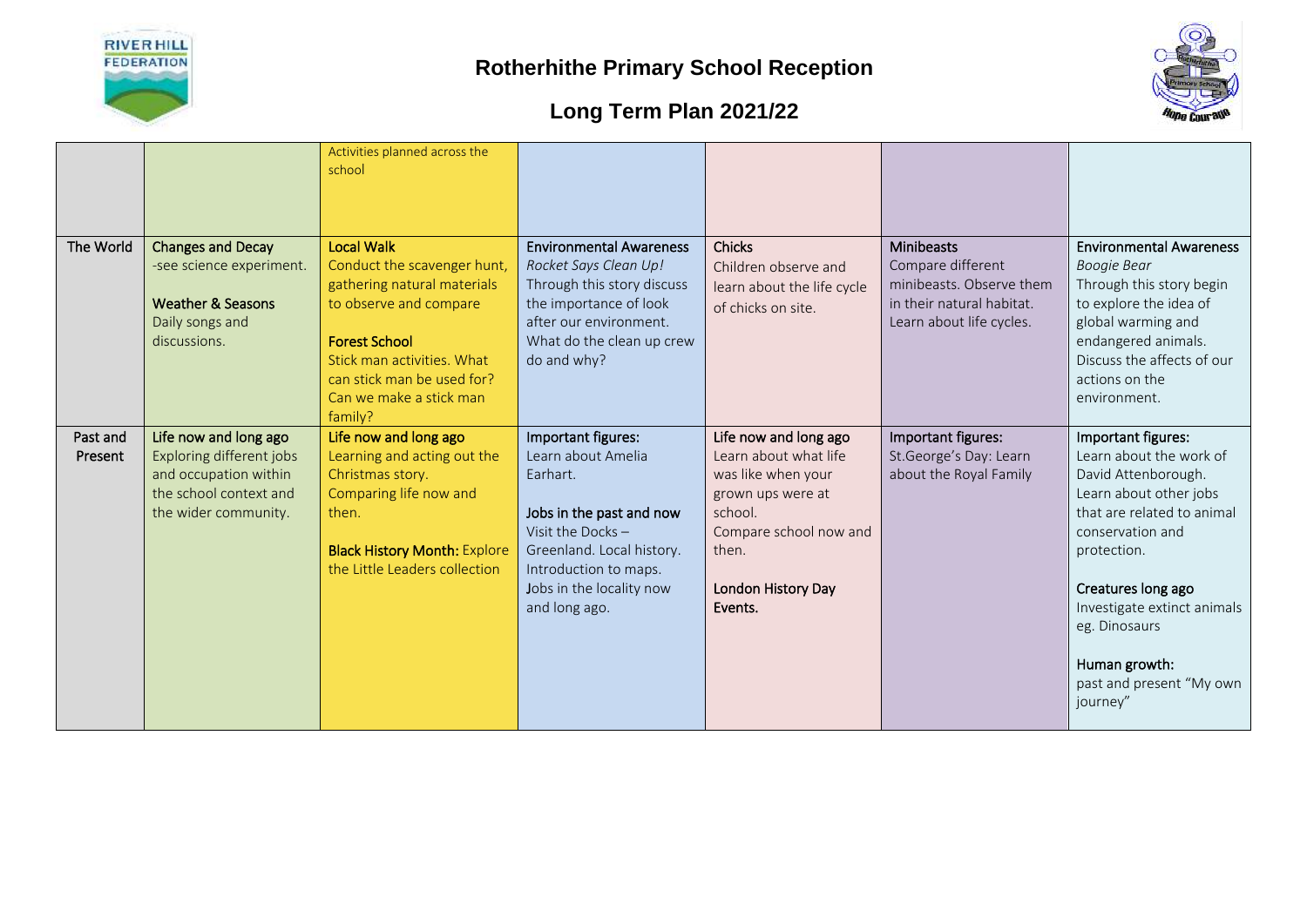



| Creating         | Painting and colour           | 3D work                          | 3D work                     | Printing                    | Drawing                      | Textiles and texture       |
|------------------|-------------------------------|----------------------------------|-----------------------------|-----------------------------|------------------------------|----------------------------|
| with             | <b>Self Portraits</b>         | Make a clay tea light for        | Children work in small      | Vegetable printing. Use     | Observational drawings of    | Look an animal patterns    |
| <b>Materials</b> | Experiment with colour        | Diwali.                          | groups to make something    | of repetitive patterns.     | plants and flowers.          | and textures to create a   |
|                  | mixing.                       | <b>Making Christmas</b>          | that can fly, something     | Learn about Andy            |                              | model of your own          |
|                  | <b>Drawing</b>                | decorations: salt dough          | that can sail, something    | Warhol.                     | Pattern                      | chosen animal.             |
|                  | My family & things that       |                                  | that can go on land.        |                             | Simple symmetry of           |                            |
|                  | are important to me           | Painting and colour              | Junk modeling different     | <b>Textiles and texture</b> | butterflies                  | 3D work                    |
|                  | Desings for a new house       | <b>Create Fireworks pictures</b> | modes of transport.         | Make a potatoe              |                              | Creating shoe box habitats |
|                  | for the three little pigs     | using different art materials    |                             | superhero using a variety   | <b>Textiles and texture</b>  | for animals around the     |
|                  | Printing                      | eg. Blow paint, oil pastels,     | Painting and colour         | of tools and techniques.    | Leaf and flower mosaics      | world.                     |
|                  | Hand and foot printing        | glitter, chalks.                 | Experiment with colour      |                             | and collages.                |                            |
|                  | Pattern                       |                                  | mixing.                     | <b>Drawing</b>              |                              | <b>Drawing</b>             |
|                  | Create repeating              | <b>Drawing</b>                   |                             | Draw and design a           | Painting and colour          | Draw scenes of your        |
|                  | patterns                      | Draw your own "terrible          | <b>Drawing</b>              | superhero costume           | Investigate using natural    | favourite habitats         |
|                  |                               | creatures" like the Gruffalo     | Modes of transport; create  |                             | materials for painting eg    |                            |
|                  |                               |                                  | your own design             |                             | tea bags, flowers and        |                            |
|                  |                               | <b>Textiles and texture</b>      |                             |                             | spices.                      |                            |
|                  |                               | Create textured scenes from      |                             |                             |                              |                            |
|                  |                               | the bear hunt using natural      |                             |                             |                              |                            |
|                  |                               | objects                          |                             |                             |                              |                            |
| <b>Music</b>     | <b>Watching Listening and</b> | <b>Snowmen and Polar Bears</b>   | The Sound of Music          | Come to the Carnival        | Picture the Scene            | Road to Rio                |
|                  | Participating                 | Experience a range of songs.     | Learn to sing with greater  | Learn about carnivals       | Handle and control small     | Develop and keep a         |
|                  | Learn to find my singing      | Explore rhythm through           | control. Learn how to use   | around the world. Have      | percussion instruments to    | steady pulse. Learn to use |
|                  | voice. Develop a steady       | words. Explore pitch through     | hand signs to show pitch.   | opportunities to listen to  | start and stop; play loud    | rhythm phrases to clap     |
|                  | pulse. Become more            | singing and sounds. Listen to    | Sing solo with increasing   | live music. Have            | and soft; play fast and      | rhythm patterns. Learn to  |
|                  | aware of rhythm and           | my peers sing. Learn to          | confidence and control.     | opportunities to listen to  | slow. Learn to use           | accelerate and decelerate  |
|                  | pitch. Learn how to           | describe what I can hear in      | Learn to follow signs and   | recorded music ?            | instruments to make          | in pulse.                  |
|                  | control my voice to sing      | words. Begin to use my head      | symbols to sing loud and    | respond to picture          | sound effects in poems,      |                            |
|                  | loud / soft. Learn and        | voice.                           | quiet. Begin to explore my  | instrument cards to         | songs and stories. Listen to |                            |
|                  | find confidence to sing a     |                                  | vocal range - high and low. | follow directions - to      | my peers sing and play       |                            |
|                  | response back to the          |                                  | Participate in singing      | tap, scrape, shake a learn  | instruments. Explore         |                            |
|                  | music teacher. Focus and      |                                  | games where I will learn to | to describe sounds using    | vocabulary used to           |                            |
|                  | engage in the session.        |                                  | take turns and follow       | onomatopoeia a learn to     | describe what I can hear     |                            |
|                  | Join in with music            |                                  | instructions.               | sing a wider repertoire of  |                              |                            |
|                  | sessions with confidence      |                                  |                             | songs                       |                              |                            |
|                  |                               |                                  |                             |                             |                              |                            |